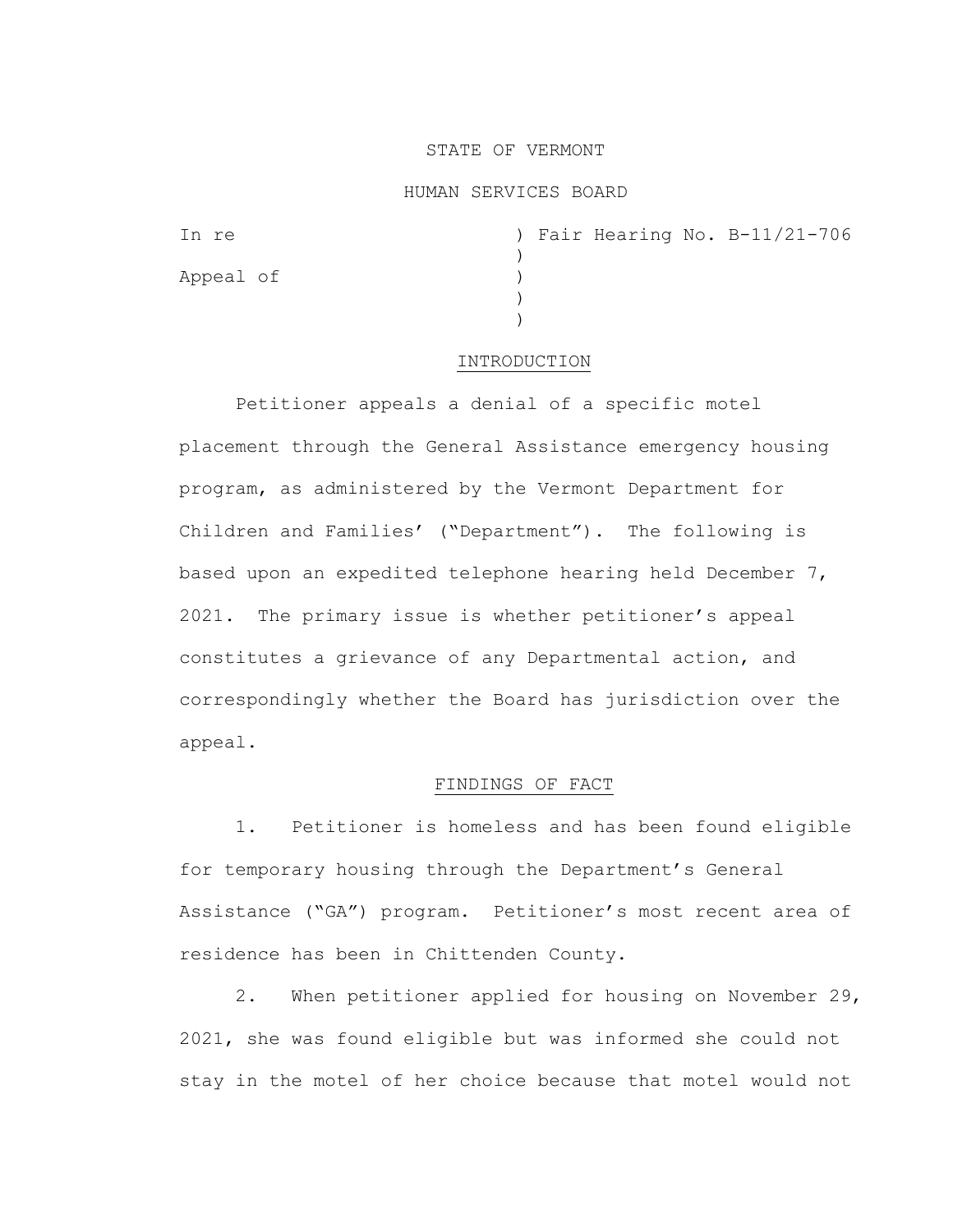accept her as a guest. Petitioner was on the motel's "do not house list" for unspecified reasons stemming from a prior stay at the motel.

3. The Department attempted to place petitioner at another motel in the Burlington area but could not find a room for her which was available at the time or at a motel that would accept her. The Department searched for a room outside of Chittenden County and the closest placement they could find for petitioner – based on both room availability and finding a motel that would accept petitioner - was a motel room in Caledonia County, which petitioner eventually accepted. However, petitioner wishes to be at a motel in Chittenden County, which is the basis of her appeal.

4. At hearing, petitioner indicated that she wanted to be closer to her network of supports and that it was difficult for her to make progress on her goals (such as finding employment) staying at a long distance from the Burlington area, although petitioner had no complaints about the motel she was in and acknowledged that it was "a roof over my head."

5. The Department credibly represented at hearing that petitioner's current motel was the closest placement they were able to find at the time, but also indicated that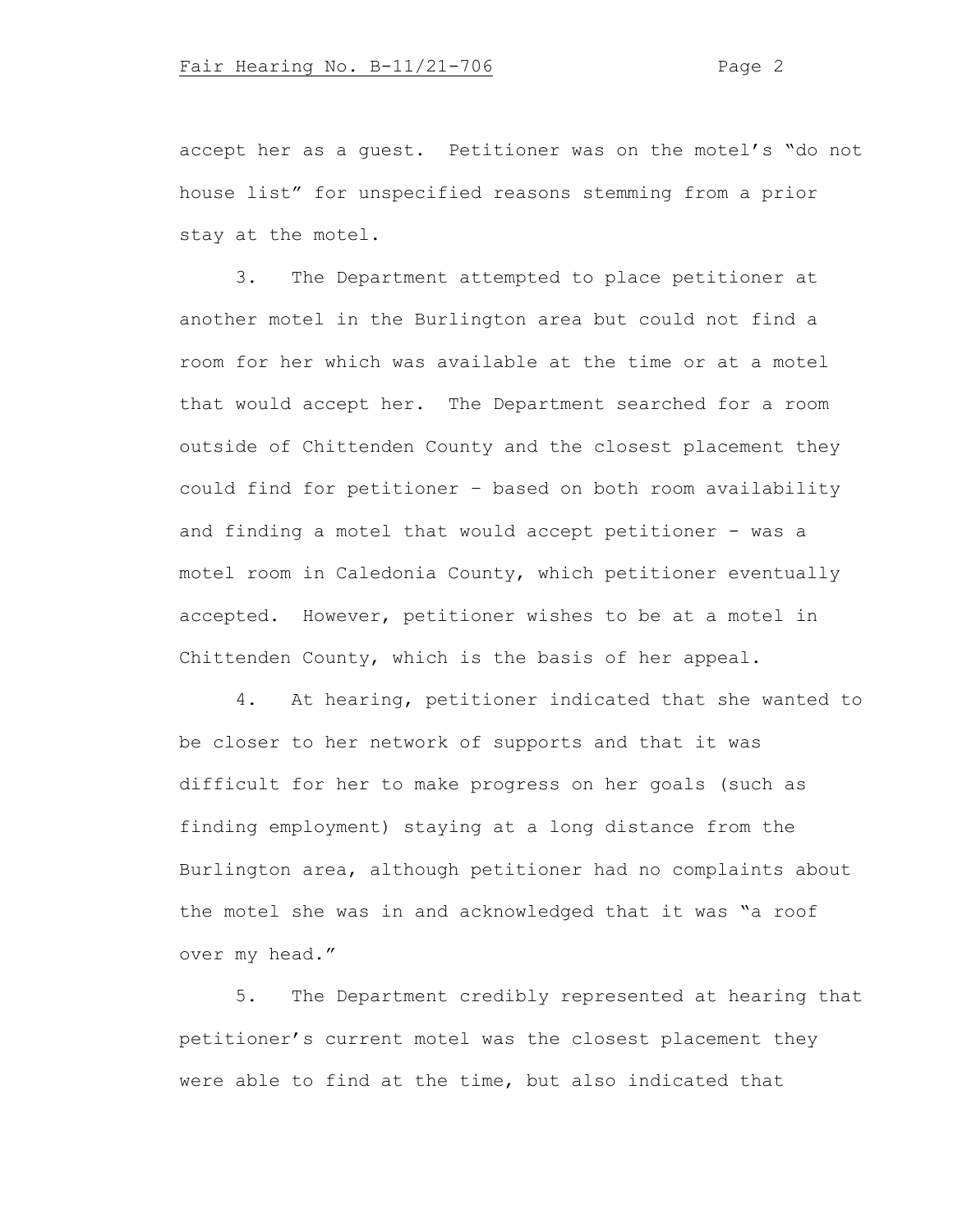petitioner is free to contact the GA program on any given day to see whether a motel in Chittenden County (or anywhere else she may wish to reside) is available to her.

# ORDER

Petitioner's appeal is dismissed as beyond the Board's jurisdiction.

#### REASONS

Review of the Department's determination is de novo. The Department has the burden of proof at hearing if terminating or reducing existing benefits; otherwise the petitioner bears the burden. *See* Fair Hearing Rule 1000.3.O.4.

In this case, there is a threshold question of whether the Board has the power to grant any relief to petitioner because she has failed to identify any action by the Department that has had an adverse impact on her.

The statute governing Human Services Board appeals provides:

An applicant for or recipient of assistance, benefits or social services from the Department for Children and Families . . . may file a request for a fair hearing with the Human Services Board. An opportunity for a fair hearing will be granted to any individual requesting a fair hearing because his or her claim for assistance,